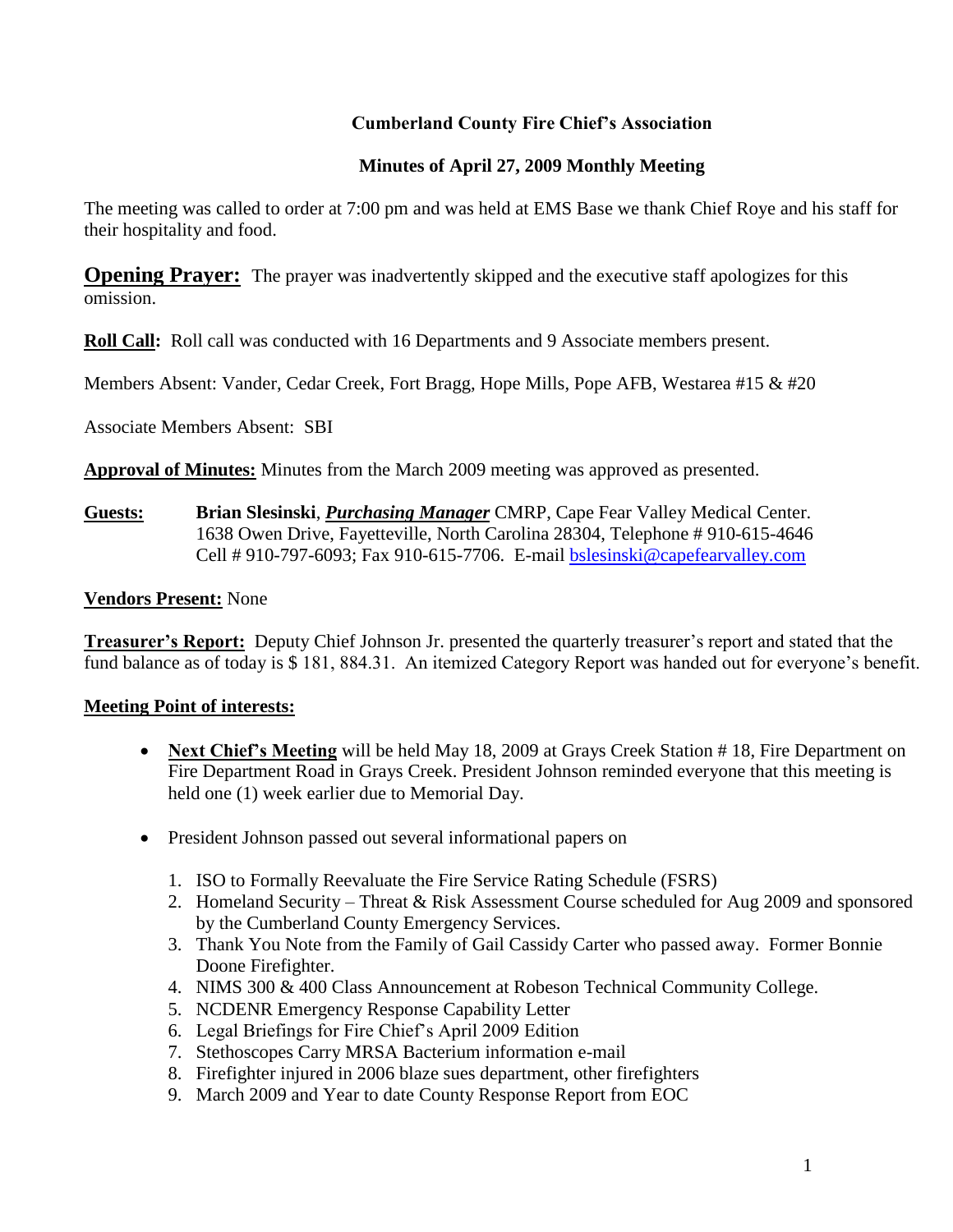#### **OLD BUSINESS:**

- President Johnson provided information on the progress of the new Fire Safety House training program. Deputy Chief Harris and staff members are working with the new home in order to thoroughly understand all the components of the home and incorporating those components into the overall training program. Once this is completed training of responsible individuals from each department will commence.
- President Johnson advised that everyone should have received an e-mail he send out last week concerning the Contract meeting with Commissioners and County Staff on Tuesday May 5<sup>th</sup>, 2009 at 6 PM at the Crown Theater. He reminded all Chief's to insure that their perspective Board of Directors are made aware of this most important meeting. The meeting is for all Boards of Directors and Chief Fire Officers only.
- President Johnson updated the membership on the ID card issue and stated that he needed to talk with Kenny Currie and Tim Mitchell whereas our system needs to meet the NIMS credentialing requirement.
- Chief Herndon inquired about Viper and associated radio problems. President Johnson informed Chief Herndon that in the future all of us would be integrated to the VIPER system but for now we have to work through issues of dead zones and problems. No radio system is perfect. But VIPER clearly is the premier system providing clear voice modulation with a statewide application range. Chief Herndon also inquired about communications technology currently being utilized in Robeson County and not in Cumberland County. With the upgrade of the OSSI Computer Automated Dispatch (CAD) system, future state of the art notification systems can be studied for possible implementation. This will however require some up front funding costs. President Johnson asked Director Currie to keep the association informed of dispatch technology systems upgrades in order for us to look at alternative notification systems that will ultimately replace our pagers.
- President Johnson further reminded all the members about the Stimulus meeting scheduled at the Department of Social Services Building on Ramsey Street on Tuesday May  $5<sup>th</sup>$ , 2009 at 2 PM. This is the meeting where representatives from the United States Department of Agriculture (USDA) will brief on available Stimulus funding for the renovation and or construction of Fire Facilities.

# **NEW BUSINESS:**

- **1.** Chief Mike Roye, Cape Fear Valley EMS, presented a power point presentation on the Group Purchasing Ordering information through Premier Continuum. He invited all fire service providers to participate in the group purchasing power and opportunities in order to save money when purchasing medical supplies. He handed out Premier hand outs and partnership applications and urged all departments to join the Premier partnership. He provided examples of tremendous savings through the power of bulk purchasing. The premier program offers group buys, employee discount contracts, and many other fringe benefits. He stated there were no upfront fees and we simply needed to complete the applications he provided to participate in the program. Mike also introduced Mr. Brian Slesinski the Purchasing Manager for Cape Fear Valley. Brian addressed the association and further emphasized the value of the GPO program. Brian's point of contact information is listed under guests on the 1<sup>st</sup> page of the minutes.
- **2.** President Johnson presented the association budget and reviewed the budget request with the membership. A discussion on the budget process followed and a motion was made by Chief Mike Roye that the presented budget for Fiscal Year 2009-2010 be approved as presented. The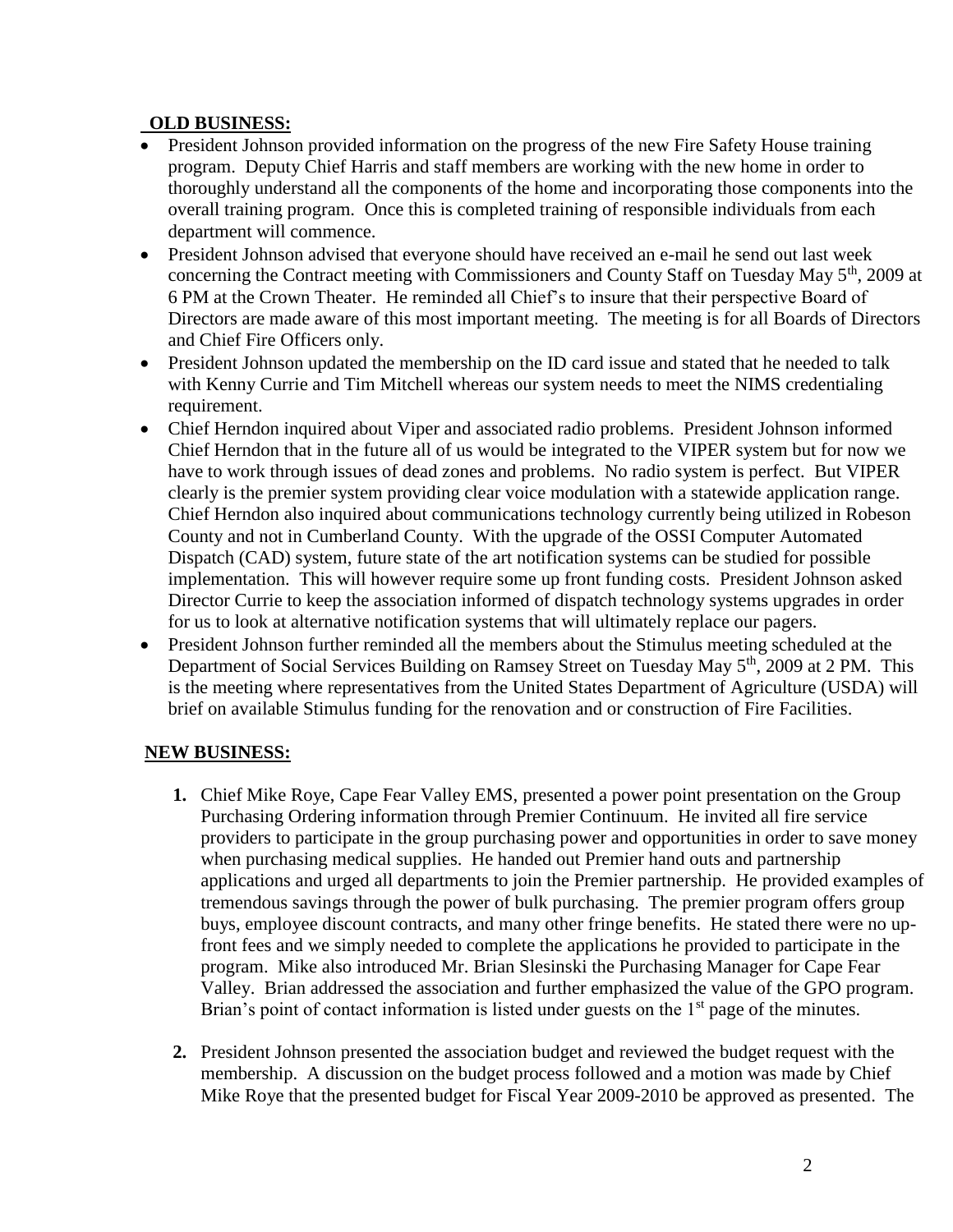motion was seconded by Chief Mike Hill and approved by a roll call vote by all members present. (See the 2009 Vote Roll Call Sheet for details). President Johnson will inform Mr. Howard Abner with Cumberland County Finance of the approval of the budget.

- **3.** President Johnson informed the membership that it was his intention of submitting another county-wide regional Assistance to Firefighters Grant (AFG) application on behalf of all of us. Through this grant application he hoped to achieve several goals that will enhance our delivery of services and add to our overall safety as well. The grant monies will be utilized to fully implement three goals. The first goal is to establish contractual agreements and purchase the hardware, software and associated supplies that will be needed to install mobile data terminals (MDT) in our fire trucks, identified mobile command vehicles, identified fire inspector vehicles, and the special operations Sheriff's Office mobile command unit, along with servers, network connections, and wireless routers, in each fire station. The second goal is to receive training in the proper use of the hardware and FIREHOUSE Enterprise, Mobile ICS and Pre Plan, Mobile Inspections, and CAD Interface software. This training will be instructorled training provided by FIREHOUSE and the Chief's Association and hopefully with assistance from county & city IT personnel. The third goal is to establish policy prescribing the proper use and maintenance of the equipment and will include data entry, security, and responsibilities of users of the hardware and software. He did caution everyone that a One (1) million dollar grant limitation may not provide us with everything but we would go as far as we could go to maximize the grant. He also stated that this grant will allow all of us on scene information & incident command technology as the areas that can be most improved to increase effectiveness and safety for our staff as well as our communities. This life saving software that we are hoping to install will be the foundation of our incident command structure and is consistent with our initiative to comply with nationally recognized standards (NFPA 1561 ICS/IMS, NFPA 1620 Preplans, National Incident Management System (NIMS), and OSHA, etc). President Johnson stated that as we move forward with this more information will be provided. This will take all of us to the next level of technology and we will do this county-wide. This will also fall hand in hand with the proposed communications merger currently under review between city and county officials. President Johnson stated that there will be match requirements of 10% and he hoped that the fund should be available within our current fund balance but we all needed to be prepared to match the 10% if needed. He stated that we needed a motion to pursue this project and move forward and the motion needed to include the 10% match. At this time Fire Chief Bill Bullard made a motion to pursue the regional Assistance to Firefighters Grant (AFG) opportunity with a possible match of 10% by each station. The motion was seconded by Deputy Fire Chief Hank Harris and approved by a roll call vote by all members present.
- **4.** President Johnson informed the membership that as we move forward with our association it was extremely important that we implement the process of Strategic Planning. He stated in today's fire service organizations issues are becoming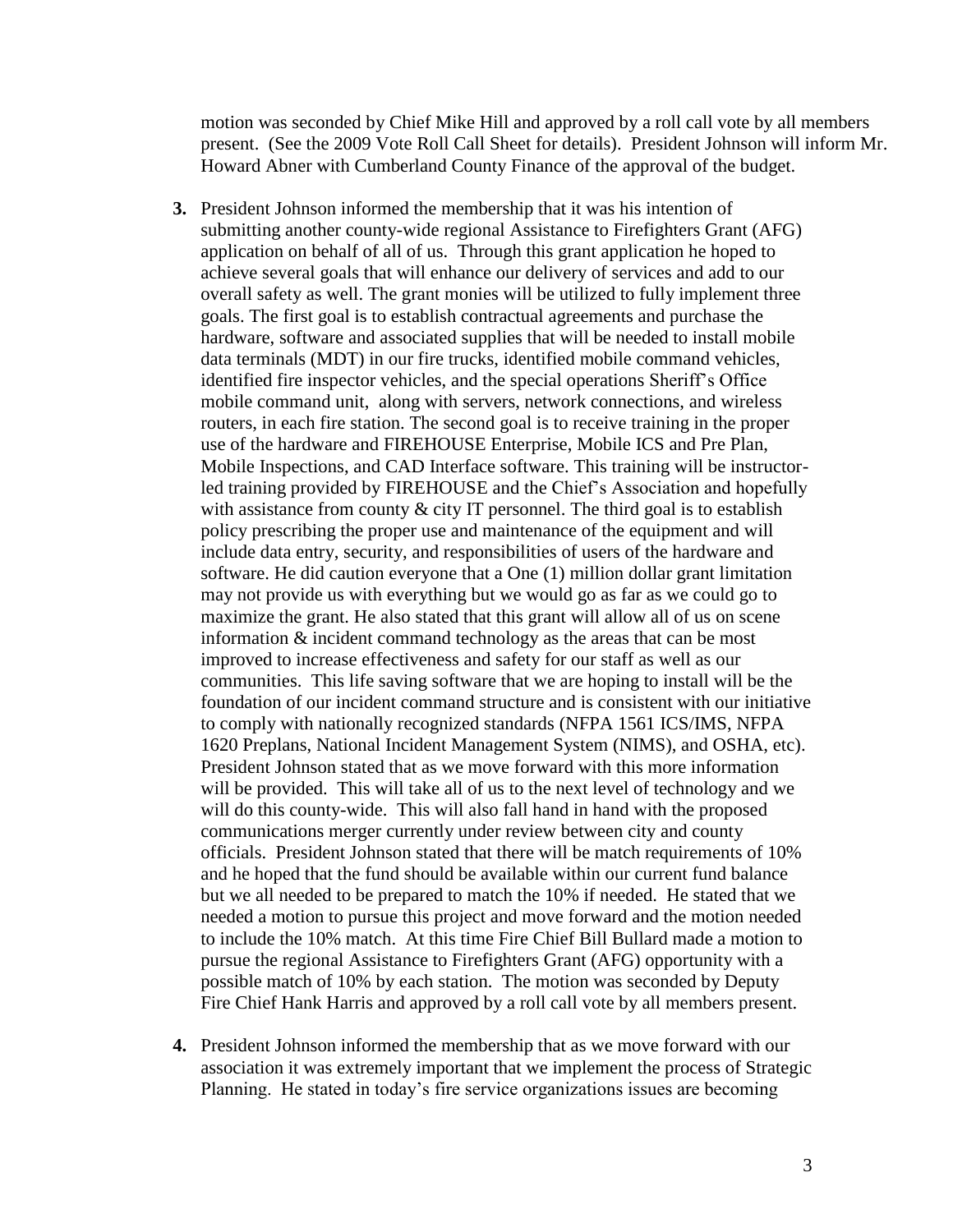complex and dynamic and are forever changing. We as fire service leaders must identify what we are doing and why we are doing what we are doing. Strategic planning aids us in developing our future vision of where we want to go or be in the future and provides us with the opportunity to check our progress on the way. For example the proposed changes within the Fire Service Rating Schedule (FSRS) are enough for us to start this process now. We need to be part of the change and not wait until the changes are implemented and then try to catch up. As a start he requested that we as an organization compose a "Mission Statement" and use this mission statement as a guide for our strategic planning for the future. He stated that he would recommend that on annual basis, we check our progress and update our plan, and we should do this during the months of April through June and have an updated plan ready by the start of each new fiscal year. Tonight would be Phase I with the formulation of a "Mission Statement" that all of us can approve. In order to do that President Johnson handed out a Sample Mission statement to aid us in the formulation. He broke all members into their perspective committees and asked them to work on a mission statement and when the meeting is called back to order we as a group would formulate our "Mission Statement" with input from the various committees and from the floor.

#### The CCFCA Mission Statement is:

#### **"The Mission of the Cumberland County Fire Chief's Association is to promote Leadership in Emergency Services for the preservation of Life and Property"**

At this time Chief Mike Roye made a motion to adopt the formulated mission statement listed above. The motion was seconded by Fire Chief J. F. Hall and approved by a roll call vote by all members present.

President Johnson thanked the members for their participation and explained that during next months meeting we would continue our process of strategic planning by discussing our organizational strengths, weaknesses, opportunities and perceived threats to our organization. He also passed around a sign in sheet and stated that he would record this on a Training Form and pass it out to all participants during the next meeting. This type of training counts for ISO Officers training and will provide needed Officer's Training hours for all. He also stated that we would start breaking down into committees on a regular basis and then report back to the entire association at the conclusion of the committee meetings. He urged all Chief's hosting the association meeting to think about break out rooms for committee meetings when hosting the monthly rotating meetings.

#### **COMMITTEE REPORTS:**

#### **I D CARD COMMITTEE Lt**. Tara Johnson (Stoney Point) Chairperson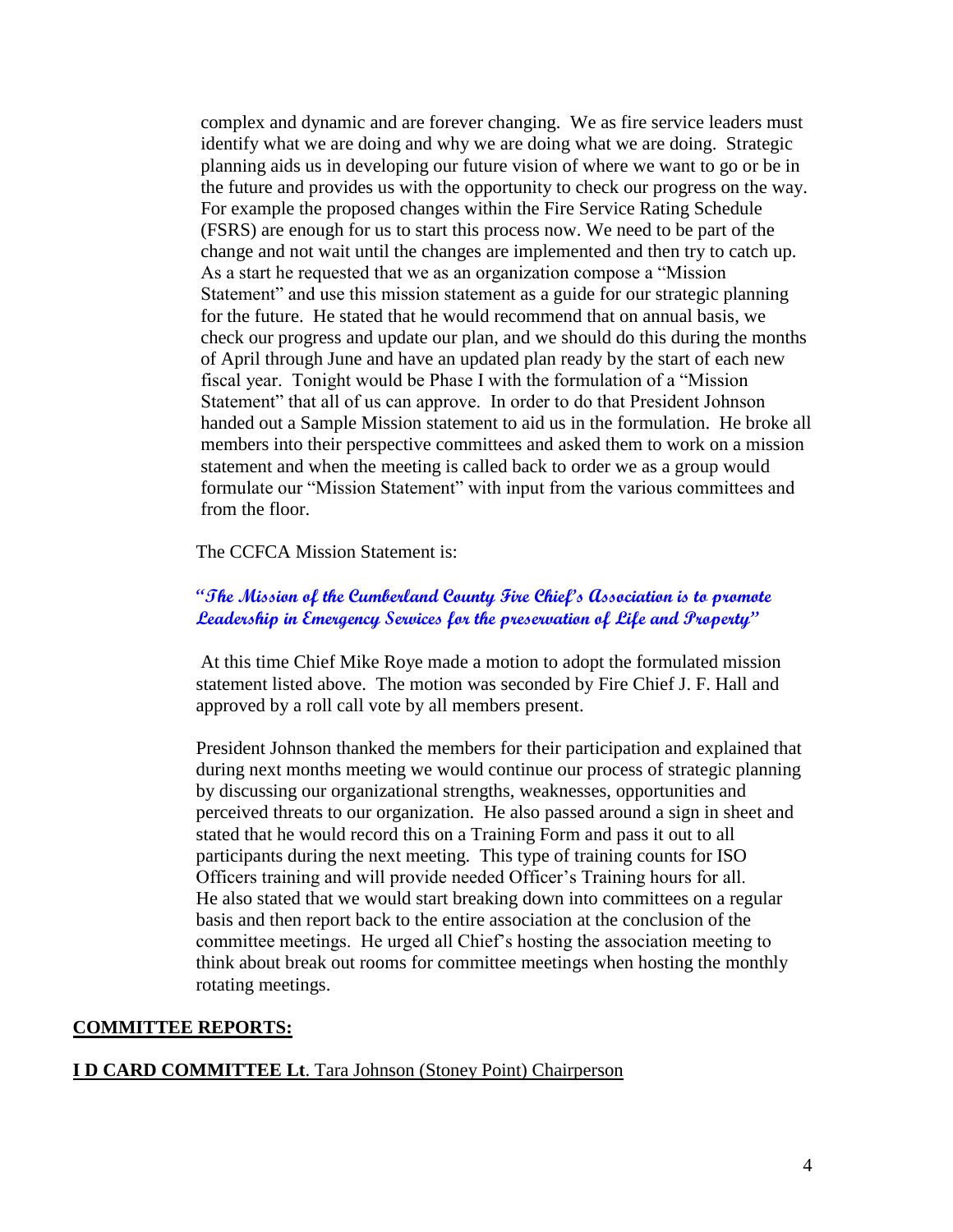• **FYI.** Fire Chiefs are required to send a signed letter or memo with a firefighter requesting an ID Card. For any questions or an appointment contact 424-0694 or e-mail at [tara@stoneypointfire.com](mailto:tara@stoneypointfire.com)

# **FIRE PREVENTION/EDUCATION COMMITTEE**

• No report

# **COMMUNICATIONS COMMITTEE** Chief B. Bullard (Stedman) Chairperson

 Kenny Currie inquired with the membership about changes in radio check procedures. He recommended that during the 10 am radio checks that Fire Channel 1 (VHF) and 1 C are checked and that the 5 PM radio check is moved to 4:30 pm and during the evening check 2-C and Viper 1F are checked. The move to 4:30 pm will allow those stations that have employees that stop working at 5 PM to participate in the radio check which normally takes about 15 minutes. All members in attendance agreed with the change which will become effective immediately.

# **STANDARDS & POLICY COMMITTEE** Chief K. Hall (Cumberland Road) Chairperson

• No report.

# **TRAINING COMMITTEE** Chairperson TBD

• No report

# **MEMORIAL COMMITTEE** Chairperson TBD

• No report.

# **AUTOMATIC AID/MUTUAL AID COMMITTEE** Chairperson TBD

• No report.

# **FINANCE COMMITTEE** Deputy Chief Freddy Johnson Jr. (Stoney Point) Chairperson

• No report.

# **RESCUE COMMITTEE** Deputy Chief Freddy Johnson Jr. (Stoney Point) Chairperson

• No report

#### **EASTERN FIRE SCHOOL** Chief R. Marley (Pearces Mill) Chairperson

• No report.

#### **EMS DIRECTOR:** Michael Roye, Director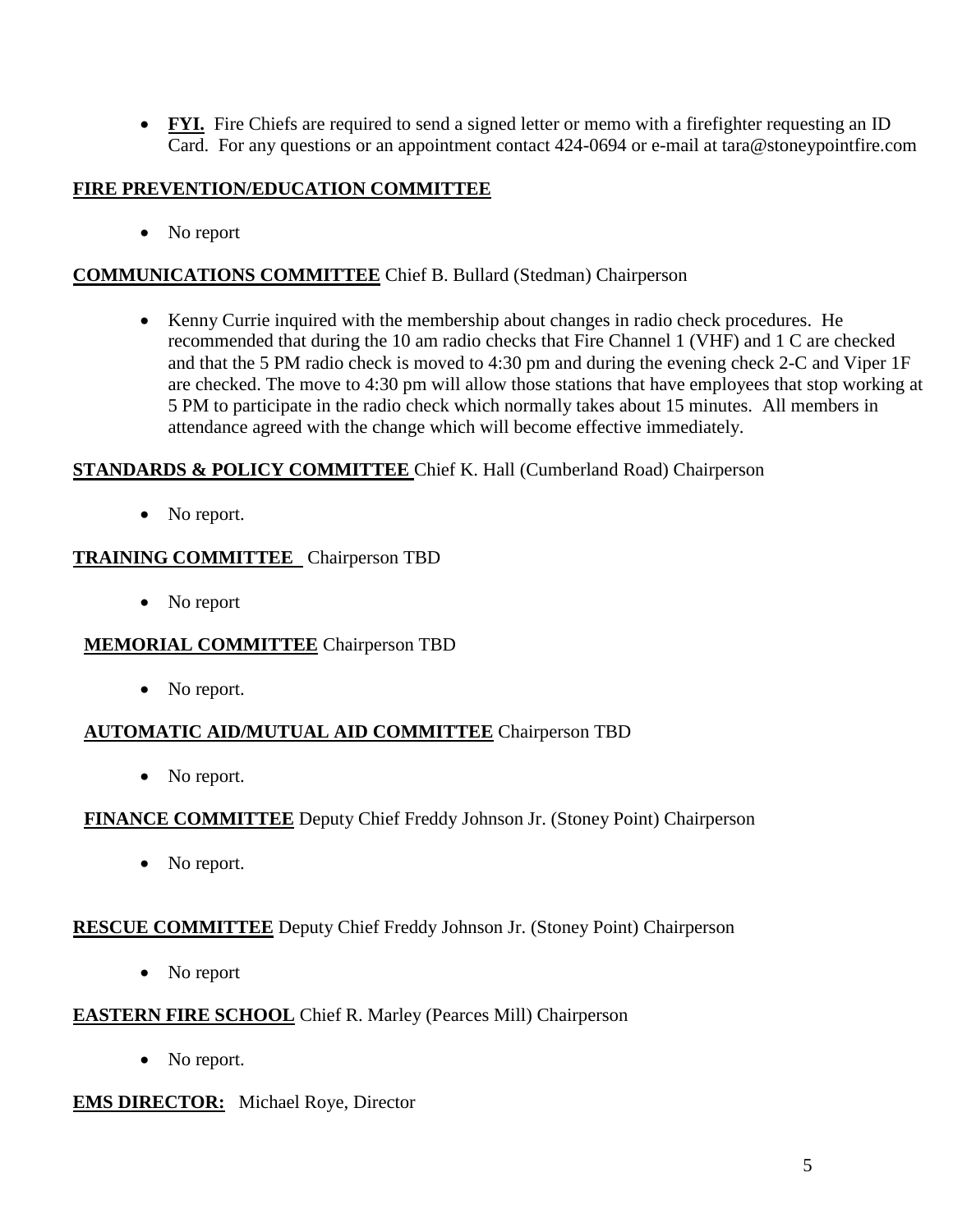• No report

# **ASSOCIATE MEMBERS REPORT**

#### **EMERGENCY SERVICES DIRECTOR/ ECC-911** Kenny Curry, Director

- Kenny informed the membership that Deputy Emergency Services Director Scotty Harris was selected as the new Animal Control Director and has left Emergency Services. He introduced Tim Mitchell to association as the new Interim Deputy Director.
- Kenny also inquired with the Chief's to see if there was any department that was willing to send a tanker truck to Duplin County starting at midnight and work a twelve hour shift assisting with a large warehouse fire which started last night around 8 pm. Apparently a water haul operation has been initiated to keep the fire in check.
- $\bullet$

#### **HAZMAT** BC Hieu Sifford, FFD - POC telephone for HAZMAT is 433-1729

• No report

#### **FORESTRY DISTRICT** Ranger J. Johnson

• No report.

# **FTCC** Ernest Ward

• No Report

#### **SHERIFF'S OFFICE** Sheriff Butler

Sergeant Hodges provided an update on Arson Cases and current Arson related arrests.

# **HIGHWAY PATROL**

• No Report.

# **CHRISTIAN FIREFIGHTERS** Chaplain Cassanova

• No report

#### **COUNTY COMMISSIONERS** Fire Commissioner Ed Melvin

• No report.

# **FOR THE GOOD OF THE ASSOCIATION:**